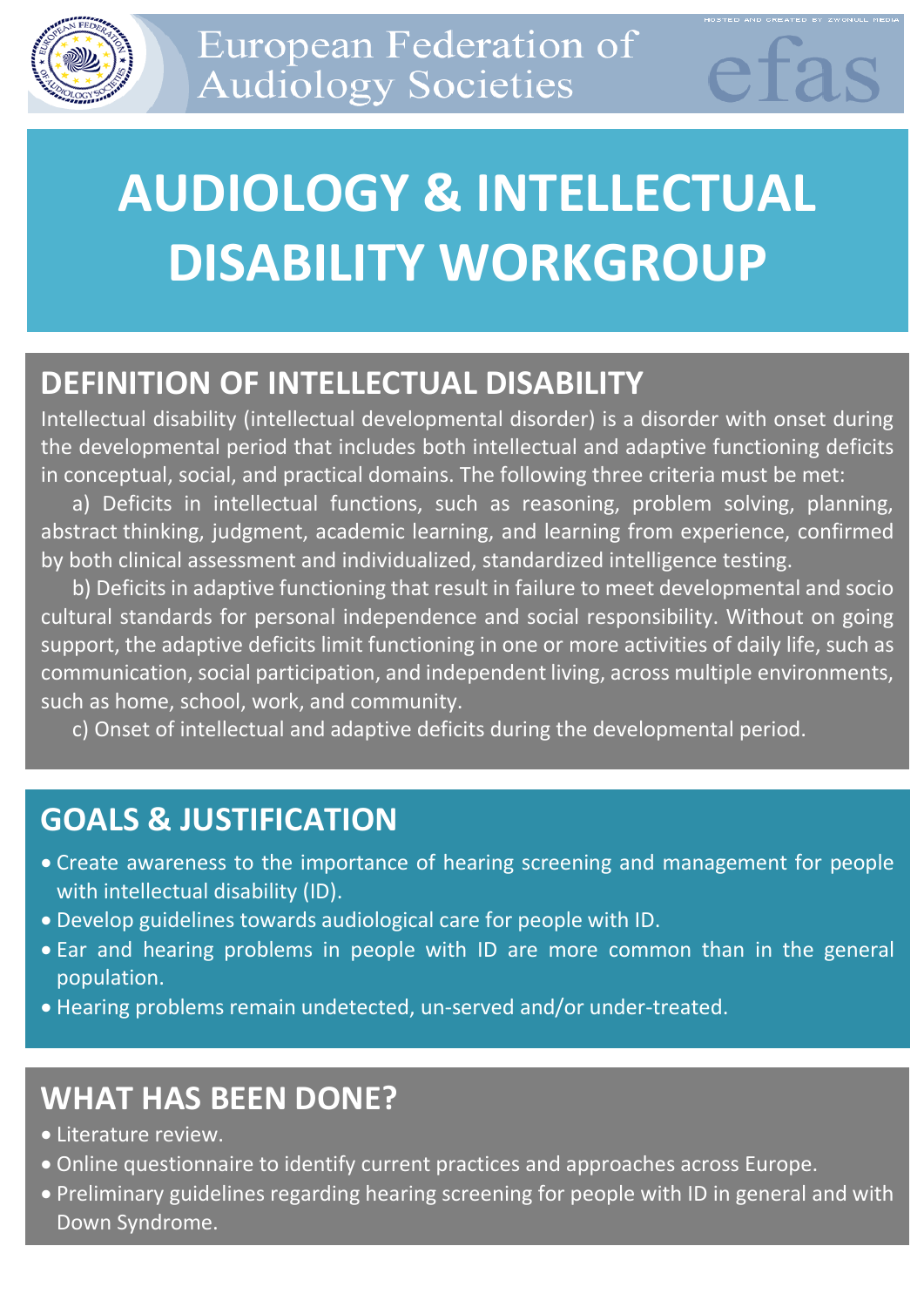#### **QUESTIONNAIRE RESULTS**

The questionnaire was sent via email to EFAS representatives. The summarized data presented below was collected betweeen September 2016 and January 2017. There were a total of 23 answers received from 22 countries.

#### **HEARING SCREENING (HS)**





**IMPLEMENTING HEARING SCREENING (HS) FOR PEOPLE WITH INTELLECTUAL DISABILITY (ID)**